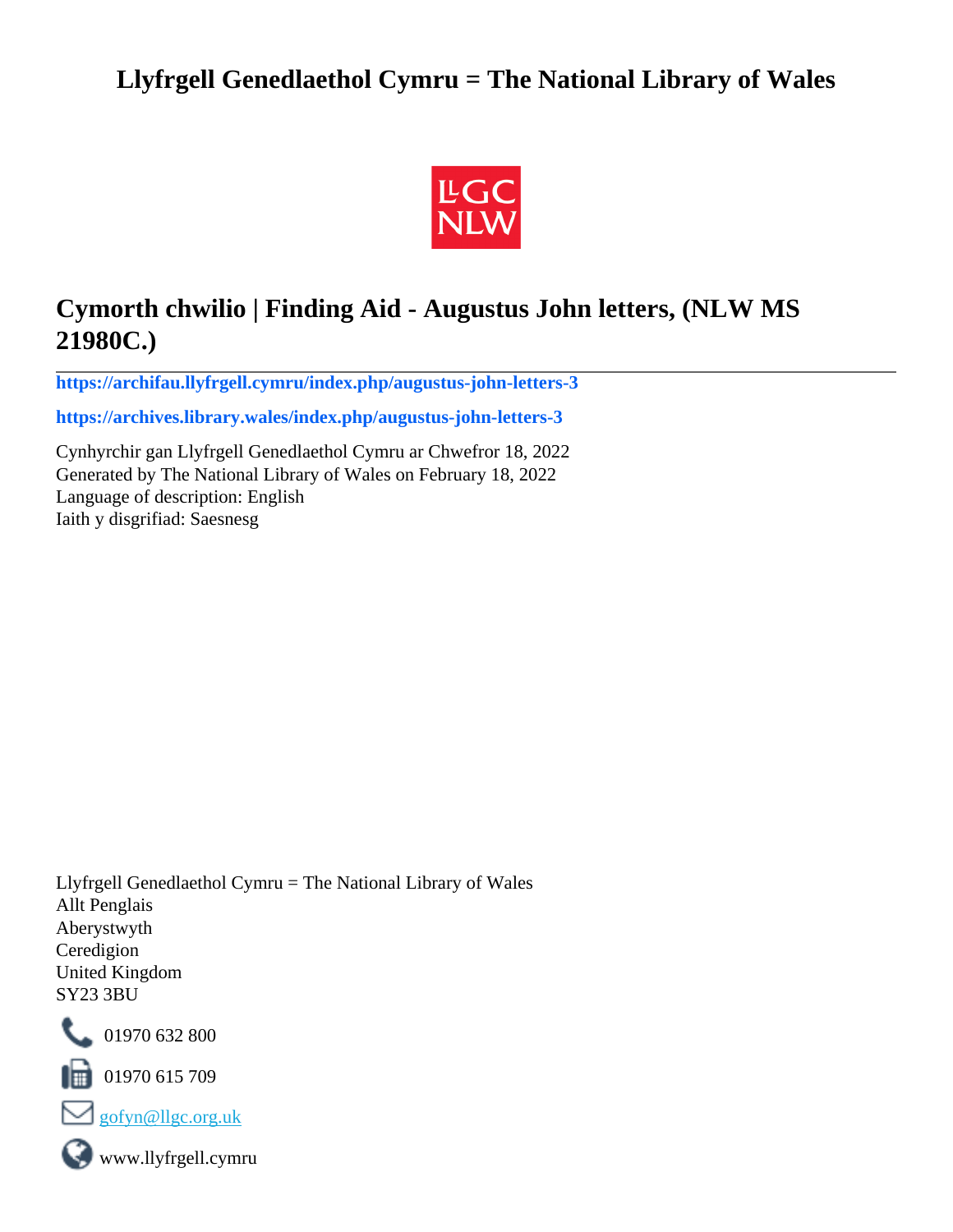# **Tabl cynnwys | Table of contents**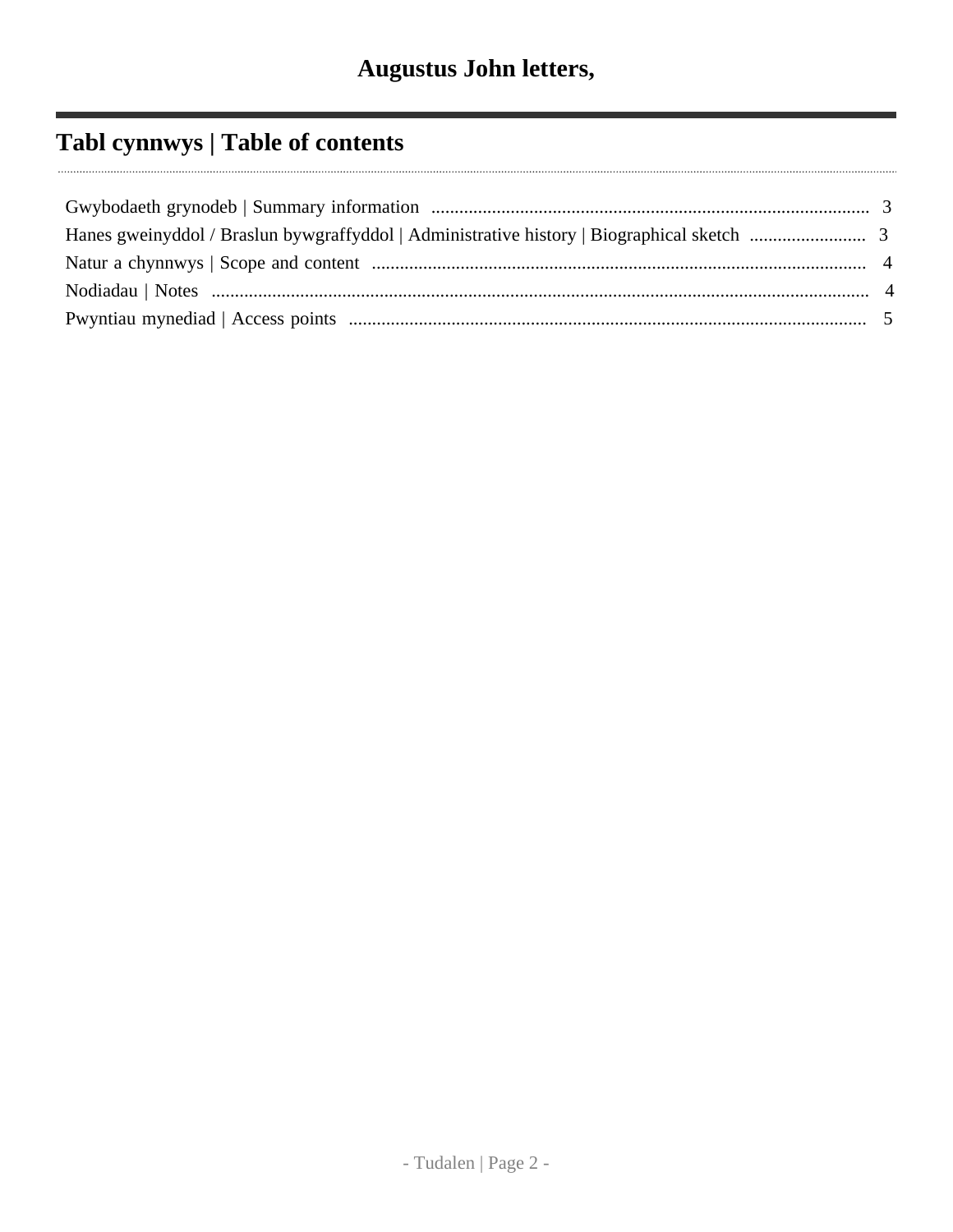### <span id="page-2-0"></span>**Crynodeb o wybodaeth | Summary of information**

| <b>Lleoliad   Repository:</b>                                                       | Llyfrgell Genedlaethol Cymru = The National Library of Wales |
|-------------------------------------------------------------------------------------|--------------------------------------------------------------|
| <b>Teitl   Title:</b>                                                               | Augustus John letters,                                       |
| Cod cyfeirnod  <br><b>Reference code:</b>                                           | <b>NLW MS 21980C.</b>                                        |
| Virtua system control<br>number [alternative]:                                      | vtls004265511                                                |
| <b>GEAC</b> system control<br>number [alternative]:                                 | (WIAbNL)0000265511                                           |
| <b>Dyddiad</b>   Date:                                                              | 1926-1952. (dyddiad creu   date of creation)                 |
| Disgrifiad ffisegol  <br><b>Physical description:</b>                               | 20 ff. Guarded and filed.                                    |
| Lleoliad ffisegol  <br><b>Physical location:</b>                                    | ARCH/MSS (GB0210)                                            |
| Dyddiadau creu,<br>golygu a dileu   Dates<br>of creation, revision<br>and deletion: |                                                              |
| Nodyn   Note<br>[generalNote]:                                                      | Title based on contents.                                     |
| Nodyn   Note<br>[generalNote]:                                                      | Preferred citation: NLW MS 21980C.                           |

## <span id="page-2-1"></span>**Hanes gweinyddol / Braslun bywgraffyddol | Administrative history | Biographical sketch**

#### **Nodyn | Note**

Augustus Edwin John, artist, was born at Tenby, Pembrokeshire, on 4 January 1878. He studied at the Slade School in London between 1894 and 1899. A diving accident in 1897 caused severe head injuries, reputedly affecting his personality and painting style. He married Ida Nettleship in 1901 and they had five children. At about the same time, he was appointed to teach art at the University of Liverpool, where he was taught the Romani language. Periods of travelling throughout England and Wales in a gypsy caravan inspired much of his work before World War 1. In 1902, he met Dorothy MacNeill, giving her the Romani name Dorelia. She became his most important model and lifelong inspiration; she moved to Paris with Augustus's sister, the artist Gwen John, the following year. Augustus based himself mainly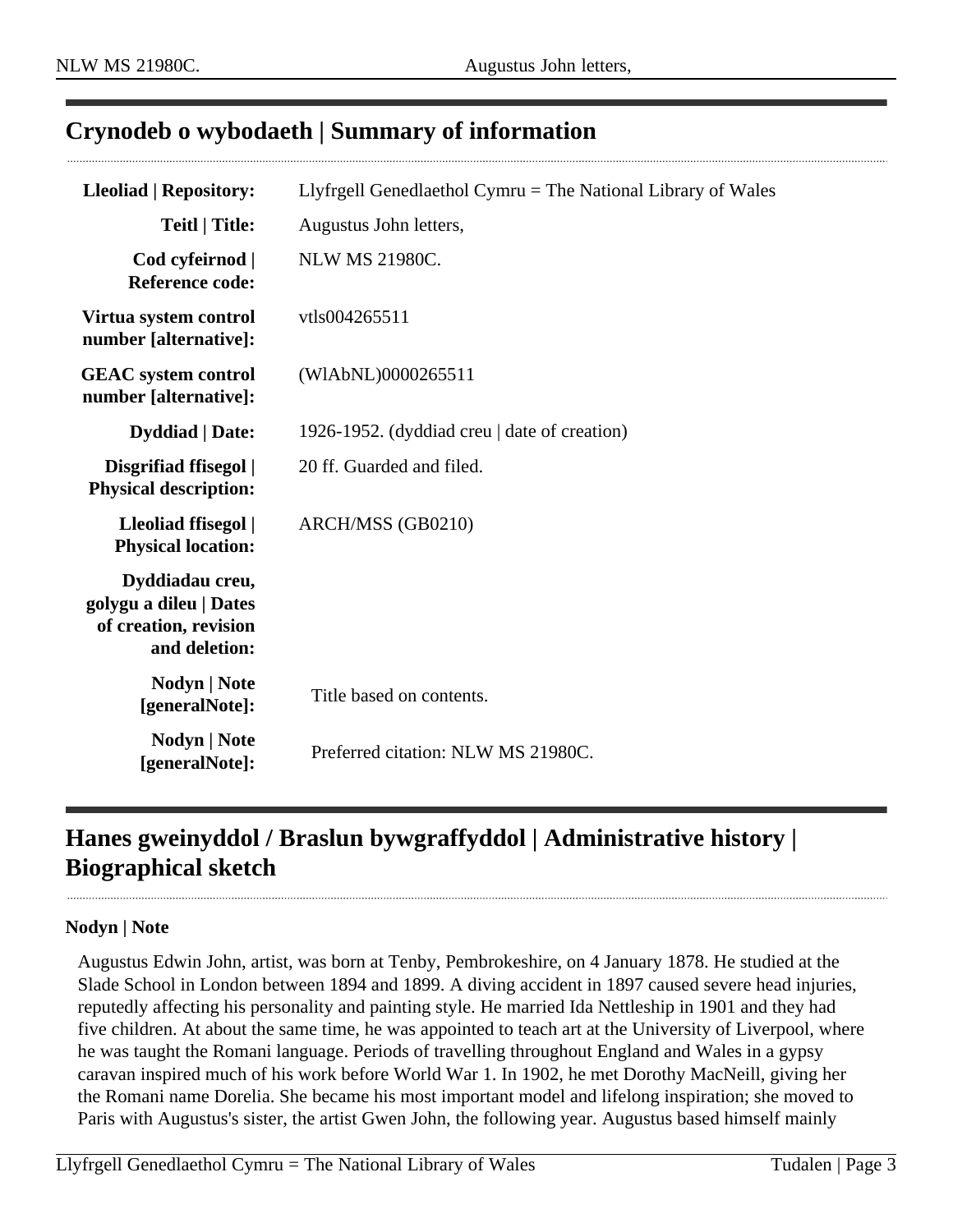NLW MS 21980C. Augustus John letters,

in Paris in 1906-1907. After Ida's death in 1907, Dorelia became John's partner (they never formally married). They had four children together, both before and after Ida's death. His early period of work was characterised by drawings from life, notably of contemporaries including Ida and Dorelia and his sisters, as well as portraits in oils influenced by the Old Masters and an experimental series of etchings. He was elected President of the National Portrait Gallery in 1914. During World War 1 he spent a brief time in France, employed by the Canadian government as a war artist, and was official artist at the Paris Peace Conference in 1919. After a period of painting landscapes and employing a more modern impressionistic idiom, he became increasingly successful as a portrait painter. His subjects included Thomas Hardy, T. E. Lawrence, George Bernard Shaw, and David Lloyd George. He was elected to the Royal Academy in 1928, resigned in 1938, and was re-elected in 1940. He was elected President of the Royal Cambrian Academy of Art in 1934 and President of the Gypsy Lore Society in 1938. In 1942 he was awarded the Order of Merit for services to art. He died at Fryern Court, Hampshire, his home since 1927, in 1961.

## <span id="page-3-0"></span>**Natur a chynnwys | Scope and content**

Seventeen letters and one note, 1926-1952, from Augustus John, ten of them to Sean O'Casey (ff. 2-13) and the remainder to the journalist George Bilainkin. Those to Sean O'Casey contain mainly personal news, but refer also to O'Casey's work and to John's designs for the set of 'The Silver Tassie', staged in 1929 (ff. 4 verso, 6, 7). Extracts from them were published in Eileen O'Casey, Sean (London, 1971). The letters to Bilainkin (ff. 14-20) refer mainly to the latter's articles on John.

## <span id="page-3-1"></span>**Nodiadau | Notes**

### **Nodiadau teitl | Title notes**

### **Ffynhonnell | Immediate source of acquisition**

- ff. 2-13; Sotheby's; London; Purchased at auction, lot 229; 8 December, 1983
- ff. 14-20; Henry Bristow; Ringwood; Purchase; 1984

#### **Cyfyngiadau ar fynediad | Restrictions on access**

Readers consulting modern papers in the National Library of Wales are required to abide by the conditions noted on the 'Modern papers - data protection' form issued with their readers' tickets.

### **Amodau rheoli defnydd | Conditions governing use**

Usual copyright laws apply.